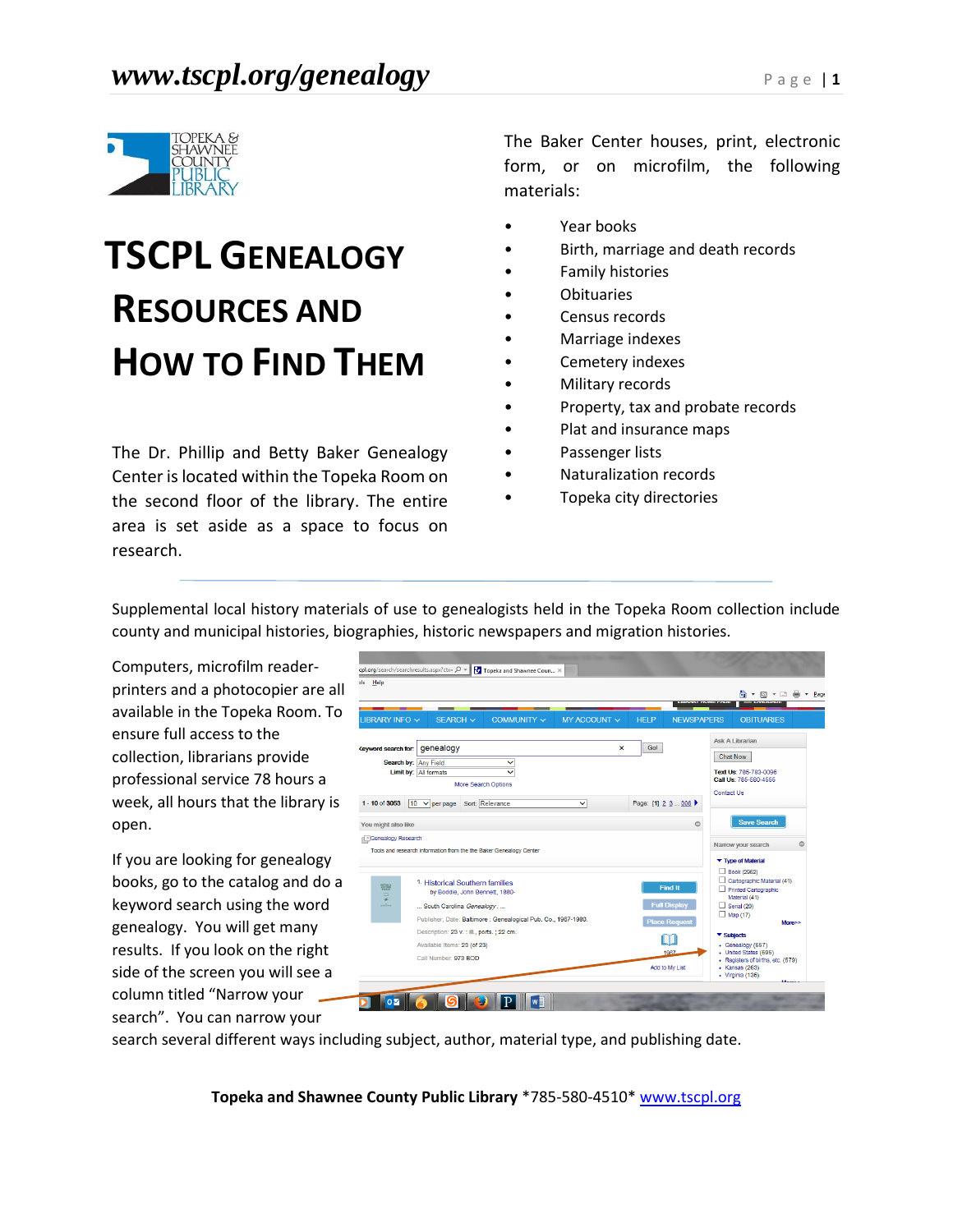If you are looking for databases such as Ancestry, Heritage Quest, or America's Obituaries, there are several ways to find them. The most direct way is to go to our website at tscpl.org

and click on the Research It Tab.

A drop down window will open and you can access Genealogy databases by clicking on "Genealogy". In that same drop down window we have the top 10 databases listed. Ancestry Library Edition is on the list and can be accessed directly.

There are two ways to get to the Genealogy page. We have useful information that will help you in your research. To find our databases and other resources, click on "Popular Tools".



Along the right side of the screen you will find links to search for and request obituaries.

## **POPULAR TOOLS**

Use these helpful tools to aid you in family research. We have bookmarked three types of tools described on the following pages:

- LIBRARY RESOURCES . PRINTABLE
- **WORKSHEETS**

USEFUL LINKS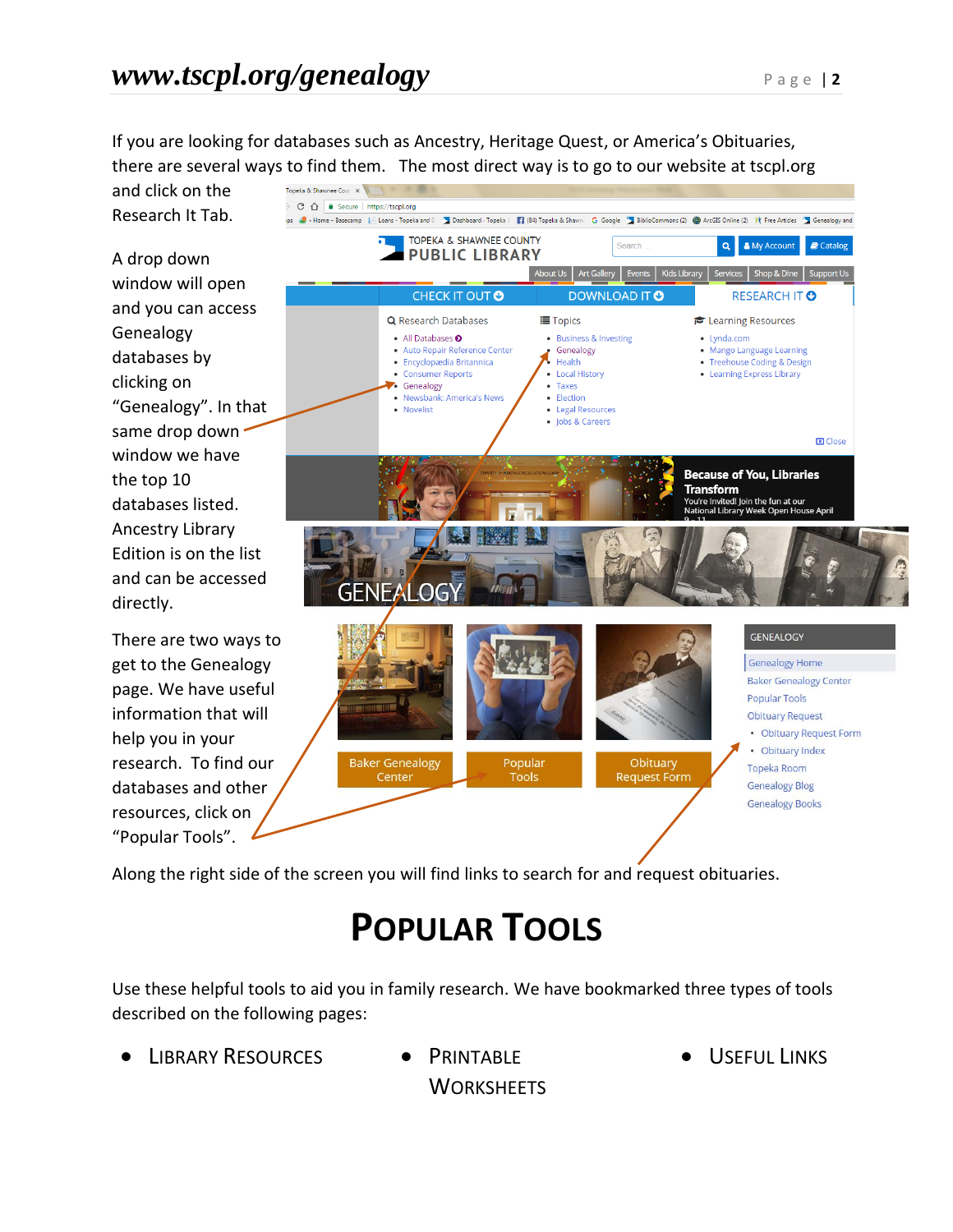#### **LIBRARY RESOURCES…..Library card required:**

**Ancestry Library Edition -** The world's largest online resource for family history resources. (In Library Only)

**American Ancestors Online,** by New England Historic and Genealogical Society, is a repository for more than 400 million searchable names covering New England, New York, and beyond. It provides access to the New England Historical and Genealogical Register and American Ancestors magazine, databases, and more than 200,000 published genealogies, biographies, local histories, vital records, maps, and other printed materials. (In Library Only)

**African-African History & Genealogy -** Explore African American history, culture and experience from the 16th through 20th centuries in newspapers, periodicals, pamphlets, broadsides and other imprints. NewsBank's Archive of Americana family of historical collections give access to a wide range of resources on African Americans.

**America's Obituaries -** The largest and most comprehensive newspaper collection of obituaries and death notices from the late 1990s to the present.

**Family Search Catalog -** Topeka & Shawnee County Public Library is an affiliate site for Family Search microfilm. You can now search the catalog, find microfilm or microfiche and have it sent to our library for you to view. (Library Card Not Required)

**Fold3** is the web's premier collection of original US military records, including many from the US National Archives.

**Genealogy Connect -** Collection of nearly 600 genealogy research and reference publications.

**HeritageQuest -** A free resource for census records and city directories. It has resources for researchers who are either just beginning their family research or who after years of work are still uncovering their past.

**Interlibrary Loan (ILL) -** Find a book to help you with your family research in the Family Search Catalog or another library? Our Interlibrary Loan (ILL) Department may be able to borrow it for you from another library.

**Sanborn Maps -** American cities, towns and neighborhood histories are digitized via Sanborn Fire Insurance Maps, 1867-1970.

### **GENEALOGY AND LOCAL HISTORY PRINTABLE WORKSHEETS**

How To Begin [PDF] The Census Checklist [PDF] US and Kansas Census Checklist [PDF] Correspondence Log [PDF] Family Unit Chart [PDF] Family Unit Chart [PDF] Pedigree Chart (Landscape) [PDF] Pedigree Chart (Portrait) [PDF] Records Reminder Checklist [PDF]